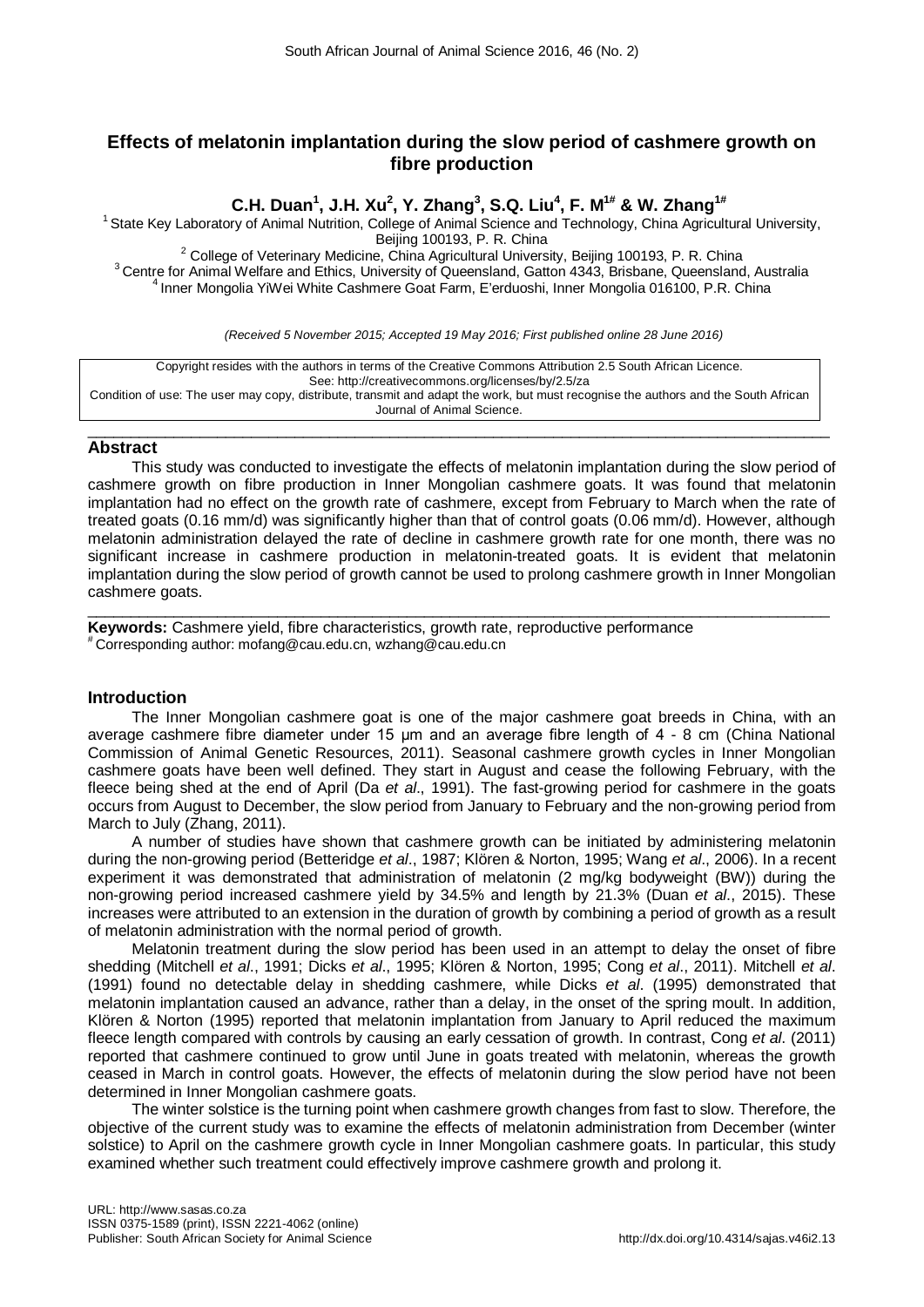## **Materials and Methods**

This experiment was conducted at YiWei White Cashmere Goat Farm in the Inner Mongolia Autonomous Region of China (latitude 39°06'N, longitude 107°59'E, altitude 1,500 m) from 26 April 2013 to 26 April 2014. All procedures used in this study were approved by the Animal Care and Use Committee of China Agricultural University (Beijing, China).

The feeding and management of the goats were typical of those of other goats at the cashmere goat farm where goats are kept year round on desert pasture with occasional supplementary feeding. The grazing and supplementary feeding management of the goats have been described (Duan *et al*., 2015). Mating occurred over 30 - 60 days (October - November, 2013) with parturition in March - April 2014.

Thirty female Inner Mongolian cashmere goats (three years old with an initial bodyweight of  $36.3 \pm 1.43$ kg) were combed with a small rake on 26 April 2013 to remove the previous year's fleece. None of the goats had previously received any hormonal treatment or been exposed to an artificial photoperiod.

The goats were randomly assigned to one of two groups ( $n = 15$ ), namely a control and a treatment group. The treated goats received subcutaneous melatonin implants (Beijing Kangtai Biological Technology Company, Beijing, China) at the base of the ear on 22 December 2013 and 22 February 2014 to provide a continuous release of melatonin. All goats were pregnant when melatonin was implanted in December. The implants were made from medical grade silicone elastomer, and were designed to release melatonin slowly for at least 60 days (manufacturer's specifications). Treated goats received 2 mg melatonin/kg bodyweight and the dose was based on the research of Yue *et al*. (2007).

Starting in December and subsequently at one-month intervals until April, a 30 x 30 mm patch of fleece was shorn from the mid side of each goat at skin level for subsequent analyses of fibre length and diameter. Fleece sampling was conducted according to the method of Duan *et al*. (2015). The cashmere growth length of each month was calculated by the subtraction method. Cashmere was harvested on 26 April 2014 by combing, as described above, and was weighed with an electronic scale. Therefore, the average length of the cashmere fibre samples in April was the maximum, and is one of the fibre characteristics that may represent the cashmere production.

The samples were soaked in carbon tetrachloride detergent solution overnight, rinsed thoroughly in deionized water, and dried at 80 ºC. One hundred cashmere fibres were randomly chosen from each sampling date of each goat to measure the stretched length of the cashmere with a scaled ruler. The diameter of 200 randomly chosen fibre samples was measured with an optic fibre diameter analyser (CU-6, Beijing United Vision Technical Company, Beijing, China).

The data were analysed with the software package SAS (SAS, 2009). Differences between mean values of melatonin-treated goats and control goats were obtained using the unpaired Student's t-test. Differences were considered statistically significant at the levels of *P* <0.05.

# **Results**

Cashmere fibre growth for the treatment group was similar to that of the control group (Figure 1). The slopes and close proximity of the two curves show no evidence that the period of cashmere growth was prolonged by melatonin treatment from December to April. However, melatonin implantation delayed the rate of decline in cashmere growth from February to March.



**Figure 1** Cumulative cashmere length (mm) for control and melatonin implanted goats (from December to April). Values are means and standard error of 15 replicates per treatment.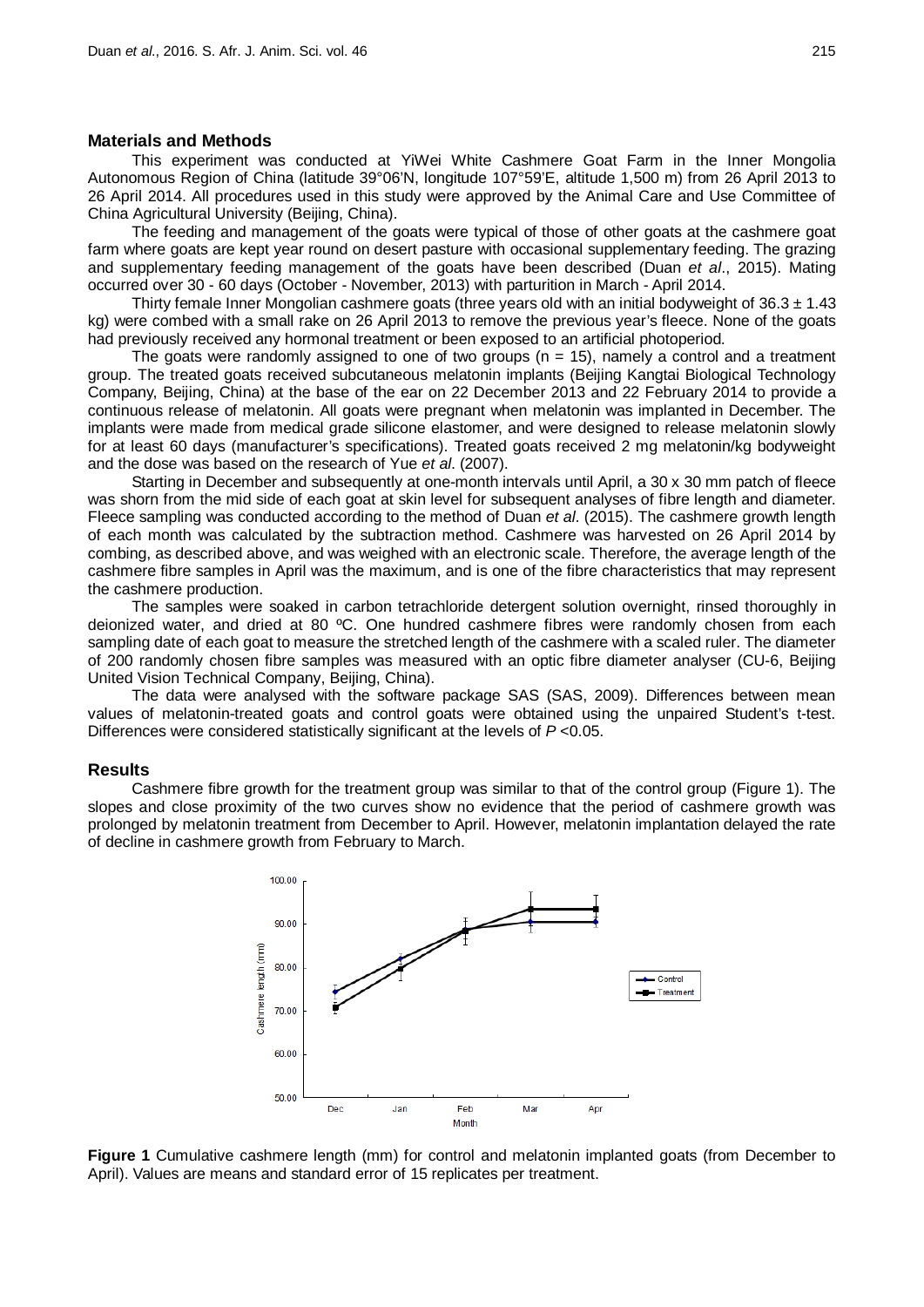Cashmere growth slowed from December onwards in both the control and melatonin-treated goats (Table 1). No significant differences were observed in cashmere growth rate between treated and control goats, except from February to March, when the growth rate of melatonin-treated goats (0.16 mm/d) was significantly (P<0.03) higher than that of the control goats (0.06 mm/d). No cashmere growth was observed (0 mm/d) in either the control or the melatonin-treated goats from March to April.

The effects of melatonin treatment on goat performance are shown in Table 2. All goats gained weight over the course of the experiment. There was no significant effect of melatonin treatment on mean live weight or average daily gain. Nor were significant differences observed in cashmere yield, fibre diameter and maximum length of growth between the control and melatonin-treated goats (*P* >0.05).

**Table 1** Mean cashmere fibre growth rate (mm/d) in melatonin-treated and control goats from December to April<sup>1</sup>

|            | Month                  |                        |                                    |                          |  |  |
|------------|------------------------|------------------------|------------------------------------|--------------------------|--|--|
| Group      | December to<br>January | January to<br>February | <b>February to</b><br><b>March</b> | March to<br><b>April</b> |  |  |
| Control    | 0.30                   | 0.20                   | 0.06 <sup>b</sup>                  | 0                        |  |  |
| Melatonin  | 0.35                   | 0.27                   | $0.16^{a}$                         | 0                        |  |  |
| <b>SEM</b> | 0.07                   | 0.05                   | 0.04                               | 0                        |  |  |
| P-value    | 0.48                   | 0.30                   | 0.02                               | --                       |  |  |

 $1$  Values are means of 15 replicates per treatment. Means with different superscripts (a and b) within a column are significantly different at *P* <0.05.

SEM: standard error of mean.

**Table 2** Effect of melatonin implantation on bodyweight gain and cashmere production of Inner Mongolian cashmere goats<sup>1</sup>

| Group      | Live weight $(kg)^2$         |                            | Average daily | <b>Cashmere production</b> |                                       |                                             |
|------------|------------------------------|----------------------------|---------------|----------------------------|---------------------------------------|---------------------------------------------|
|            | <b>Initial</b><br>bodyweight | <b>Final</b><br>bodyweight | gain (g)      | (g)                        | Cashmere yield Maximum length<br>(mm) | <b>Cashmere fibre</b><br>diameter $(\mu m)$ |
|            |                              |                            |               |                            |                                       |                                             |
| Control    | 35.8                         | 38.9                       | 8.45          | 635.0                      | 90.5                                  | 14.5                                        |
| Melatonin  | 37.0                         | 39.5                       | 6.85          | 665.8                      | 93.5                                  | 14.2                                        |
| <b>SEM</b> | 1.43                         | 1.90                       | 3.32          | 53.4                       | 3.46                                  | 0.24                                        |
| P-value    | 0.42                         | 0.76                       | 0.64          | 0.57                       | 0.42                                  | 0.21                                        |

<sup>1</sup> Values are means of 15 replicates per treatment.<br><sup>2</sup> Initial bodyweight was taken when cashmere production ceased in April 2013 and final bodyweight when cashmere production ceased in April 2014.

SEM: standard error of mean.

The effects of melatonin treatment on reproductive performance are presented in Table 3. The kidding date, litter size and birth weight did not differ significantly between the control and melatonin-treated goats  $(P > 0.05)$ .

## **Discussion**

The results of this study demonstrate that melatonin implantation of Inner Mongolian cashmere goats from December to April did not prolong cashmere growth to the extent that was reported for Liaoning cashmere goats (Cong *et al*., 2011), nor did it cause an advance in the onset of the spring moult, as was reported in adult feral × dairy-type female goats (Dicks *et al*., 1995) and Australian cashmere goats (Klören & Norton, 1995).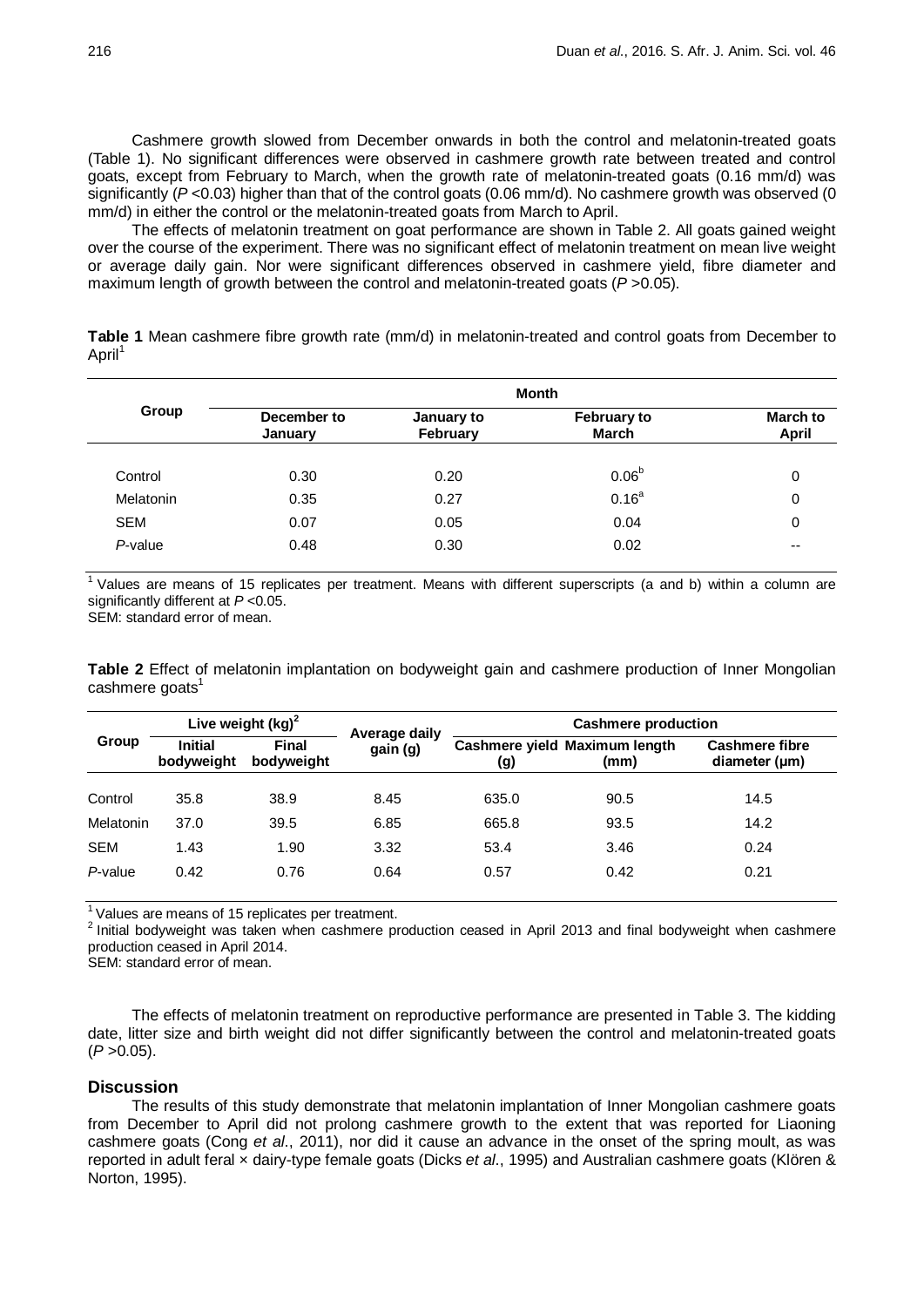| Item              | <b>Treatment</b>                   | <b>SEM</b>     | P-value |      |
|-------------------|------------------------------------|----------------|---------|------|
|                   | <b>Melatonin</b><br><b>Control</b> |                |         |      |
| Kidding date      | March 18, 2014                     | March 19, 2014 | 3.07    | 0.65 |
| Litter size $^2$  | 1.29                               | 1.11           | 0.12    | 0.16 |
| Birth weight (kg) | 2.99                               | 3.00           | 0.17    | 0.96 |

**Table 3** Effects of melatonin implantation on the reproductive performance of Inner Mongolian cashmere goats<sup>1</sup>

<sup>1</sup> Values are means of 15 replicates per treatment.<br><sup>2</sup> Litter size = mean number of kids per birth.

SEM: standard error of mean.

Growth of cashmere exhibits a seasonal rhythm arising from circannual changes in the natural photoperiod, with growth beginning after the longest day of the year (summer solstice) and moult occurring after the winter solstice (Klören & Norton, 1993; Dicks *et al*., 1994; Santiago-Moreno *et al*., 2004). Similarly, in the current study, cashmere growth slowed from December (winter solstice) onwards and cashmere shedding occurred in April in both treatments. Administration of melatonin from December to April improved cashmere growth only from February to March. Despite this, the extra growth was insufficient to result in greater cumulative cashmere growth during the entire trial period. Therefore, melatonin administered from December to April offered no practical advantage in prolonging the period of cashmere growth or delaying shedding.

Similarly, Mitchell *et al*. (1991) reported that melatonin implantation (125 mg; implant insertion every two months) of reproducing cashmere-bearing female New Zealand cashmere goats (over two years old) in late autumn and winter did not delay the date of shedding. However, in the research of Dicks *et al*. (1995), 10 juvenile (8 months old) and 10 adult feral x dairy-type female cashmere goats received continuous release melatonin implants, 18 mg on 11 December, 1 February and 1 April. It demonstrated that at least in the United Kingdom, melatonin administration cannot be used to delay the onset of the spring moult. It has the opposite effect in adult goats and none in juvenile goats.

In a study by Klören & Norton (1995), four male and four female Australian cashmere goats (10 months old) were implanted with melatonin (18 mg) at monthly intervals for three months, commencing in January. Their results indicated that the administration of melatonin reduced the maximum fleece length compared with the control, which was caused by an early cessation of cashmere growth.

In contrast, Cong *et al*. (2011) concluded that melatonin implantation (2 mg/kg BW with implantation every two months) of 16 castrated Liaoning cashmere goats (one year old, with initial bodyweight of 30 kg) from December to June successfully extended the cashmere growth phase for three months. The discrepancies among studies on the effects of melatonin implantation during the cashmere slow period on cashmere growth may be due to differences in breed, sex, age of goats and the dose and duration of melatonin treatment.

Similar to the studies of Dicks *et al*. (1995) and Cong *et al*. (2011), the results of the current study showed no significant effects of melatonin implantation on live weight and average daily gain, which indicates that melatonin implantation during the slow period did not affect the growth of Inner Mongolian cashmere goats. Although melatonin administration delayed the rate of decline in cashmere growth rate during the slow period, there was no significant increase in cashmere production, which is in accordance with the findings of Mitchell *et al*. (1991).

The effect of melatonin implantation on cashmere fibre diameter has not been consistent. During the slow period, Cong *et al*. (2011) reported that implantation of melatonin had no effect on fibre diameter in Liaoning cashmere goats. Similarly, cashmere fibre diameter was not affected by melatonin implantation in the current study. Duan *et al*. (2015) reported that melatonin implantation during the cashmere non-growing period significantly decreased cashmere fibre diameter in Inner Mongolian cashmere goats. Based on an experiment conducted for one year, Chang (2010) concluded that administration of melatonin had no effect on fibre diameter in Inner Mongolian cashmere goats.

Some experiments have shown that melatonin implantation over a period of time increased the fibre diameter in New Zealand cashmere goats (Moore *et al*., 1989) and Spanish goats (Wuliji *et al*., 2003). However, other experiments found that administration of melatonin had no effects on fibre diameter in New Zealand cashmere goats (O'Neill *et al*., 1992) and Inner Mongolian cashmere goats (Yue *et al*., 2007). The discrepancy in the results for fibre diameter in these reports may be related to differences in goat breed and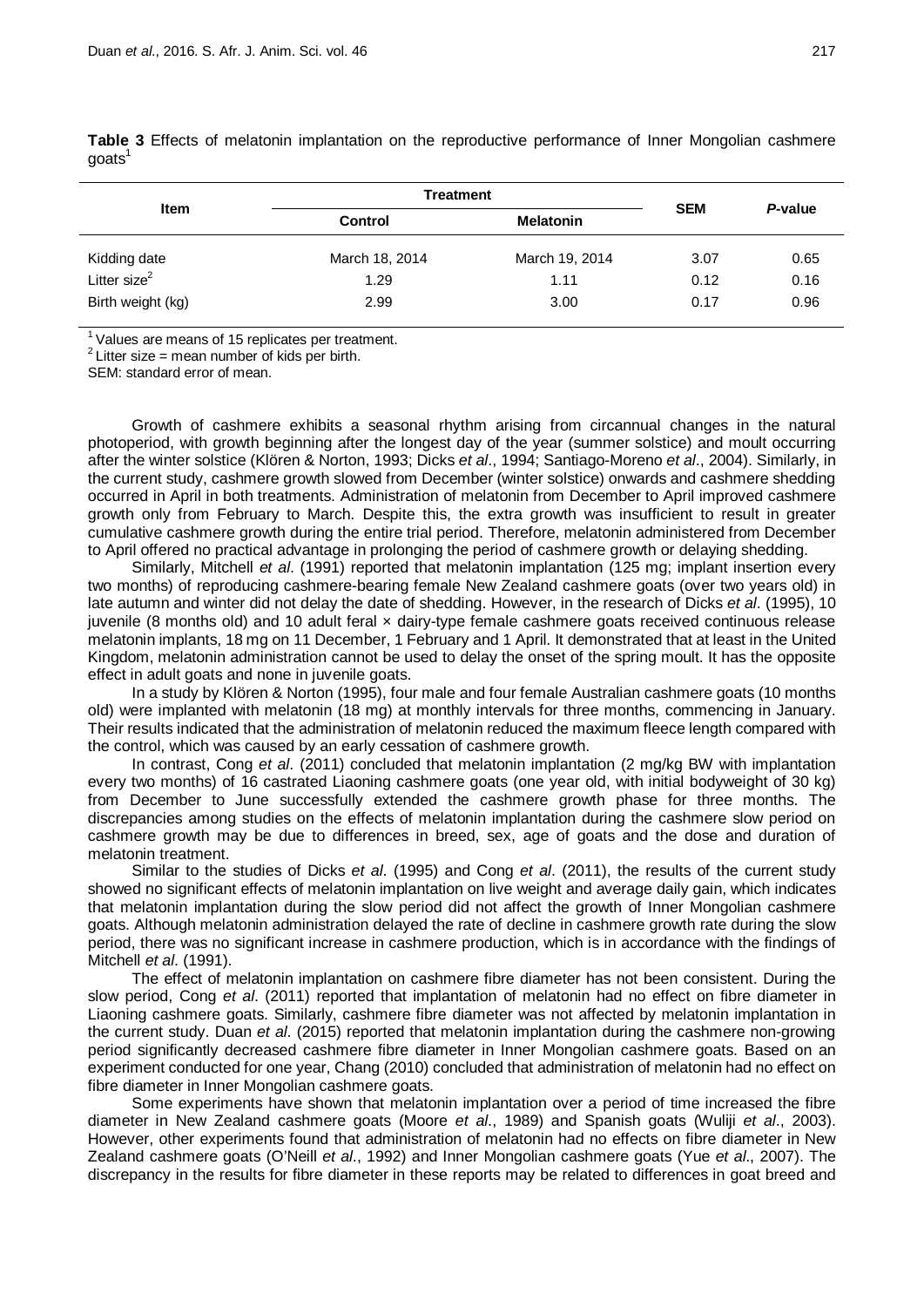the time of melatonin treatment.

Reproductive activity in goats shows an annual pattern, with long days inhibiting ovarian activity and short days stimulating it (Zarazaga *et al*., 2011). The evidence suggests that as day length decreases during autumn, an increase in the duration of secretion of melatonin triggers an endocrine response, leading to the onset of reproductive activity (Chemineau *et al*., 1987).

Kumar & Purohit (2009) reported that melatonin administration could initiate the breeding season one to two months earlier in goats. This could be advantageous when using accelerated breeding systems. However, relatively few reports have been published on the effect of melatonin implantation on reproductive performance in cashmere goats. Chang (2010) reported that continuous melatonin treatment for a year did not exert any significant effect on reproductive performance in Inner Mongolian cashmere goats. Similarly, Duan *et al*. (2015) reported that melatonin implantation during the anoestrous season did not affect the reproductive performance of Inner Mongolian cashmere goats in the following year. The results of the current study showed similar findings in that reproductive performance was not affected by melatonin implantation from December to April, which implies that melatonin implantation during gestation did not affect the reproductive performance of cashmere goats.

Melatonin administration during the non-growing period (Duan *et al*., 2015) and the slow period for cashmere growth (the present study) was studied in an attempt to induce cashmere growth ahead of schedule and improve it by delaying shedding in Inner Mongolian cashmere goats. It appears that the effects of melatonin administration during the non-growing period for cashmere are far greater than during the slow period.

### **Conclusion**

Melatonin administration (2 mg/kg BW) during the slow period (December to April) increased cashmere growth rate only from February to March without affecting average daily gain or reproductive performance. Melatonin implantation during the slow period did not increase production or prolong the period of cashmere growth.

#### **Acknowledgements**

This work was supported by the Key Programme of the National Natural Science Foundation of China (No. 31470119) and the China Agriculture Research System (CARS-40).

## **Authors' Contributions**

CHD conceived of the study, carried out the experiments and drafted the manuscript. JHX and YZ assisted with the sample analysis. FM, SQL and WZ participated in the study's design and coordination. All authors read and approved the final manuscript.

### **Conflict of Interest Declaration**

The authors declare that they have no competing interests.

#### **References**

- Betteridge, K., Welch, R.A.S., Pomroy, W.E., Lapwood, K.P. & Devantier, B.P., 1987. Out of season cashmere growth in feral goats. In: Proceedings of the Second International Cashmere Conference, Lincoln College, New Zealand. pp. 137-142.
- Chang, Z.L., 2010. Study on effect of constant-release melatonin implants on the cashmere growth traits of cashmere goats and related gene. Ph.D. thesis, Inner Mongolia Agricultural University, Hothot, Inner Mongolia, China. (in Chinese, English abstract).
- Chemineau, P., Daveau, A., Maurice, F. & Thimonier, J., 1987. Seasonality and light control of reproduction in goat. Proceeding of the 38th Annual Meeting of the European Association in Animal Production, Lisbon, Portugal. p. 906.
- China National Commission of Animal Genetic Resources, 2011. Animal Genetic Resources in China: Sheep and Goats. China Agricultural Press, Beijing. (in Chinese).
- Cong, Y.Y., Deng, H.W., Feng, Y.L., Chen, Q. & Sun, Y., 2011. Melatonin implantation from winter solstice could extend the cashmere growth phase effectively. Small Rumin. Res. 99, 48-53.
- Da, W.Z., Liu, Z.X., Zhao, H., Wang, T.X., Kang, J., Yu, Y. & Yang, X., 1991. The determination of cashmere growth period. Chin. Herb. Sci. 2, 45-46. (in Chinese).
- Dicks, P., Russel, A. & Lincoln, G.A., 1994. The role of prolactin in the reactivation of hair follicles in relation to moulting in cashmere goats. J. Endocrinol. 143, 441-448.
- Dicks, P., Russel, A. & Lincoln, G.A., 1995. The effect of melatonin implants administered from December until April on plasma prolactin, triiodothyronine and thyroxine concentrations and on the timing of the spring moult in cashmere goats. Anim. Sci. 60, 239-247.